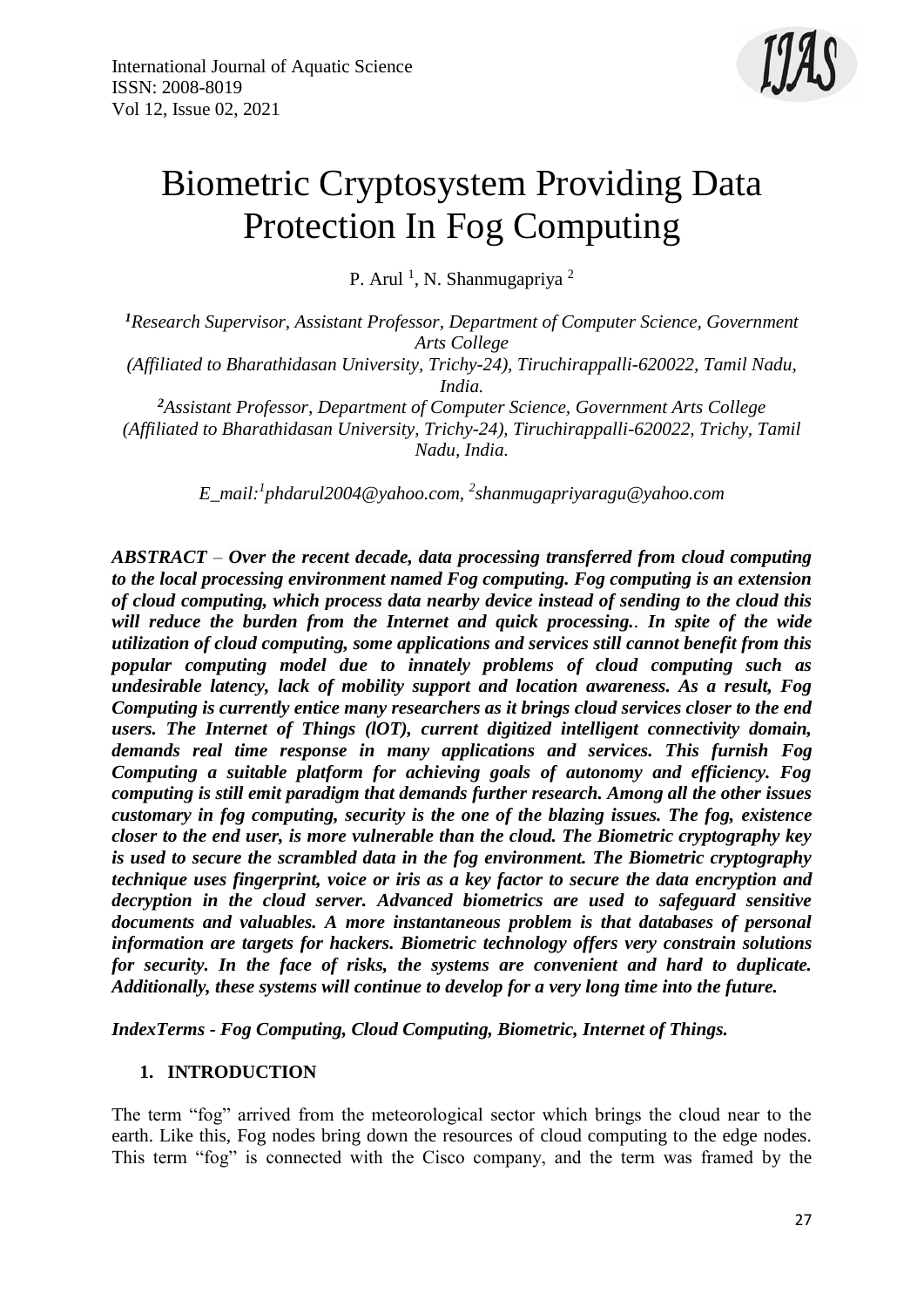

Company's manager, Ginny Nichols and listed as "Cisco Fog Computing" and it is called by the common people as Fog computing. A Fog Computing

framework is distributed over the network with a variety of the different number of devices. These devices universally attached at the terminal of the network to provide adaptable communication, storage services, collaboratively variable and computation. Fog Computing gives many advantages in different areas such as real time, low latency, high response time, and especially healthcare applications. It is somewhere in-between the cloud data centers and user devices located at the ground (or at the base level).The topologies of FC are the main characteristics which differentiate it from the other technologies. In Fog Computing, the nodes are geographically distributed,

perform computations, and provide better storage space and better network services[1]. However, due to high latency and privacy gap in CC, FC came into the picture to solve these health-related issues.

Fog computing provides all the provisions to the end-users to use the services and resources of cloud computing. It permits to do temporary computations at the edge layer. Whereas edge nodes and sensors (IoT devices) are the data producers present at the ground level and the fog nodes are deployed closer to the edge nodes to limit the network traffic between the end devices and the cloud servers. Due to this limited distance, fog nodes are exposed to attackers. Once the fog nodes are compromised, then the privacy of the information will get affected [2]. To avoid this some security mechanisms like encryption is required. To avoid this some security mechanisms like encryption is required. In practical, it is hard to process the large volume of data generated by the multiple IoT devices which sends the same to the fog nodes. At this stage, data aggregation technique with homomorphic encryption is incorporated to avoid network traffic [3]. This will reduce the communication overhead when the data are sent to the cloud control center via the fog nodes. When using this technique, security and privacy issues also tackled with high extension. Also, this technique will help you to decrease the utilization of network bandwidth [4].

# **2. NEED FOR SECURITY PROTECTION IN FOG COMPUTING**

As mentioned above, the increasing use of fog technology in the various walks of social and industrial areas has increased the pressure on the developers to create a safe threat proof system for a more efficient and reliable network for data storage and processing. With the rise in cyber threat and other malwares, this task is proving to be more difficult, as the traditional fog node creation does not include an inbuilt security protocol as these secure measures are added on later in the devices [9]. However, in view of the new trend, the developers have initiated the inclusion of preprocessed security protocols to furnish a stronger and safer fog computing unit for its use. This was achieved by shifting the focus from better storage and processing system to a security centric device generation.

#### **3. RELATED WORK:**

In 2016 Vishwanath et al, implemented the AES algorithm with various datasets to ensure the data security in the fog computing. This research makes another level of security and creates difficulty for the attackers to get the data. Also, various performance measures of the encryption technique are analyzed to ensure the accuracy of the entire data present in the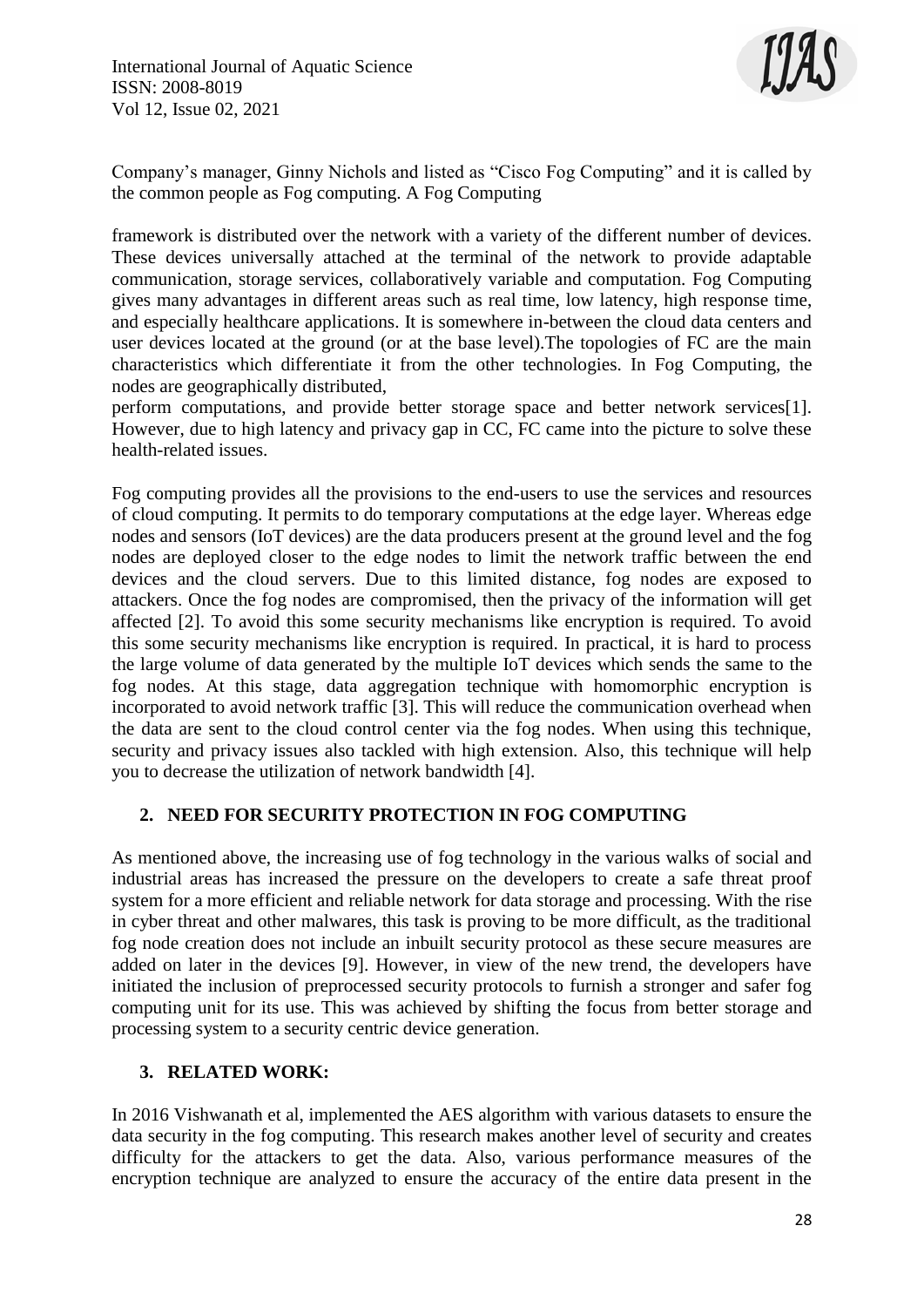

datasets. These provide more advantage to the deployed system. But the weakness is AES key size is limited to a fixed size [10].

In 2018 Zang et al. describes the various architectures of Fog computing and identify the possible security and trust issues. Also investigate the solutions to overcome those issues and specify the real challenges present in security and trust in Fog Computing. In this paper, the drawback is it needs some new protocols and interfaces to ensure the security and trust, but it is very poor to automate the identification of security and trust vulnerabilities. [11]

In 2018 Zang et al. proposed a method named as pallier encryption scheme for protecting the privacy of the data. This scheme ensures that the data inserted is only from genuine IoT devices. Also, it ensures the data packets are not disclosed to any others. It is observed that the data gathering from IoT devices are not affected even if some fog nodes are failed to transmit the data. This is a major advantage of this method. And the problem is, these security results are not enough to protect the CIA of fog platform[11].

In 2019 Shen et al proposed a scheme to protect the privacy and collusion opposing data aggregation for dynamic groups. Also develop a strong data encryption, aggregation and decryption schemes in fog computing. The demerit of this scheme is it requires a third party assistance for data aggregation. [14].

Data security is one of the key challenges in the big data era [15]. In this context, securing the data in cloud computing invoked the efforts of crypt-analysts, network security experts, software security engineers, and many others, and data breaches are still occurring within cloud computing [16]. In fact, the data security issue is aggravated in the case of fog computing [17].

Delivering Security as-a-Service (SECaaS) was proposed to ensure end to-end system security including fog nodes, network, and data security. This method senses the amount of energy about a linked node and also takes the highest-energy route to transmit data to the surface location node. In the event that surface position node is occupied with contacts, an update instruction will be given to the successor sub-aquatic neighbor to take a replacement surface position node to avoid data loss [18]. First, the fingerprint data is exploited to cancelable transformation to generate a bit-string. The derived bit-strings are then used for mutual locker and personalized locker generation. Further, the cryptographic keys are secretly exchanged using these lockers. Panchal et al. (2017).

Jagadeesan et al. [19] proposed an efficient approach based on multimodal biometrics such as Iris and fingerprint for generating a secure cryptographic key. First of all the features, minutiae points and texture properties are extracted from the fingerprint and iris images respectively. second, the extracted features are fused at the feature level to obtain the multibiometric template. At last,a multi-biometric template is used for generating a 256-bit cryptographic key. After simulation, experimental results have showed that the 1 / 5 Cryptographic Key Generation from Multiple Biometric Modalities. Fusing Minutiae with Iris Feature generated 256-bit cryptographic key is said to be capable of providing better user authentication and better security.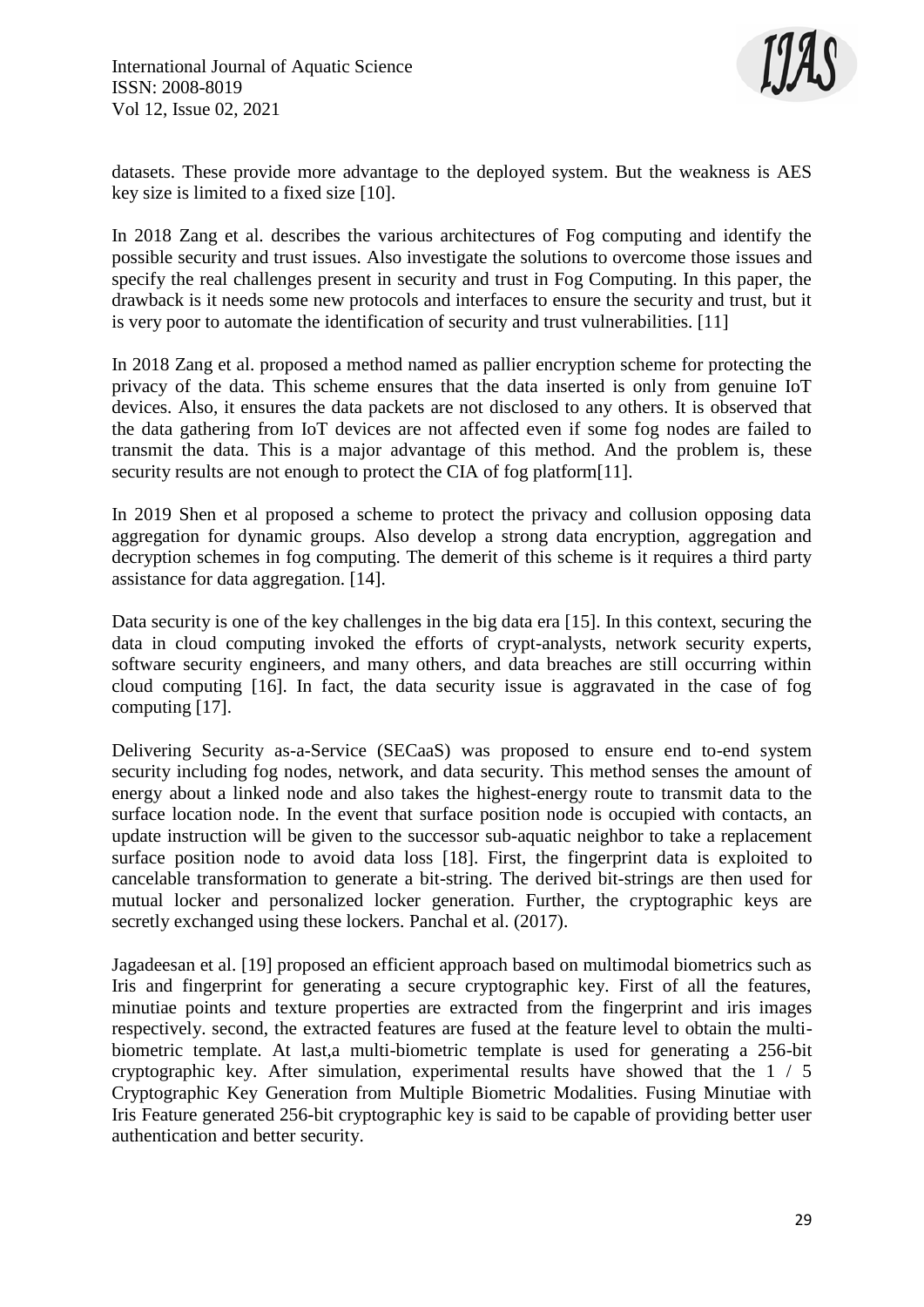

# **4. PROBLEM STATEMENT**

Fog computing paradigm extends the storage, networking, and computing facilities of the cloud computing toward the edge of the networks while offloading the cloud data centers and reducing service latency to the end users. In the manner, the characteristics of fog computing arise new security and privacy challenges. The conventional cloud-based security mechanisms include the use of heavyweight cryptosystems, which are not suitable for direct application in the fog computing. Fog computing is vulnerable to security attacks because it is designed upon traditional networking component. Therefore, it has become indispensable to address the fog security and privacy issues. The proposed solution aims fog devices that are computationally constrained and thus, not capable of preforming intense computations; they are capable of performing very basic operations and lightweight encryption.

Biometrics is the most appropriate means of identifying and verifying individuals in a reliable and fast way through unique biological characteristics. We proposed an efficient approach based on multimodal biometrics such as Iris and fingerprint for generating a secure cryptographic key.

# **5. BIOMETRICS AND DATA PROTECTION**

The "United Nations Resolution" of 14 December 1990, which sets out guidelines for computerized personal data files regulation, does not have any binding force.

On a more global basis, legal deliberations thus rely mostly on personal data provisions in the broad sense. But such provisions sometimes prove to be poorly adapted to biometrics. On the contrary, the new E.U. regulation replaces the prevailing existing national laws as of May 2018.

The Next Generation Biometrics Market is Segmented by Type of Solution (Face Recognition, Fingerprint Recognition, Iris Recognition, Palm Print Recognition, Signature Recognition), End-user Vertical (Government, Defense, Travel and Immigration, Home Security, Banking and Finance, Consumer Electronics, Healthcare), and Geography.

#### *A.Market Overview*

The next generation biometrics market has record a CAGR of 35.53%, during the forecast period (2021 -2026). One of the key trends witnessed within the next generation biometrics market may be a paradigm shift in business discourse toward more privacy and fewer security threats. The end-users are increasingly trying to find integrated solutions, instead of counting on conventional methods.

The next generation biometric market is expected to grow at a significant growth rate, due to the rising number of terrorist activities, coupled with the increasing theft activities on the a part of crucial data and knowledge that have raised concerns regarding national security. Major points, such as growth in e-passport program, government support, and extensive use in criminal identification, are majorly driving the market.

The growth in airport security initiatives and attempts to reduce the crime rates have increased the investments in biometric systems, globally. Various government initiatives, like e-passports, e- driving licenses, border management, and national IDs, are being implemented within the developed countries using advanced biometrics

IRIS recognition is one of the fastest-rising segments among the type of solution. Few benefits of this technology are that it's easy to use, difficult to forge, and is accurate. The iris recognition application within the consumer electronics sector is predicted witness the very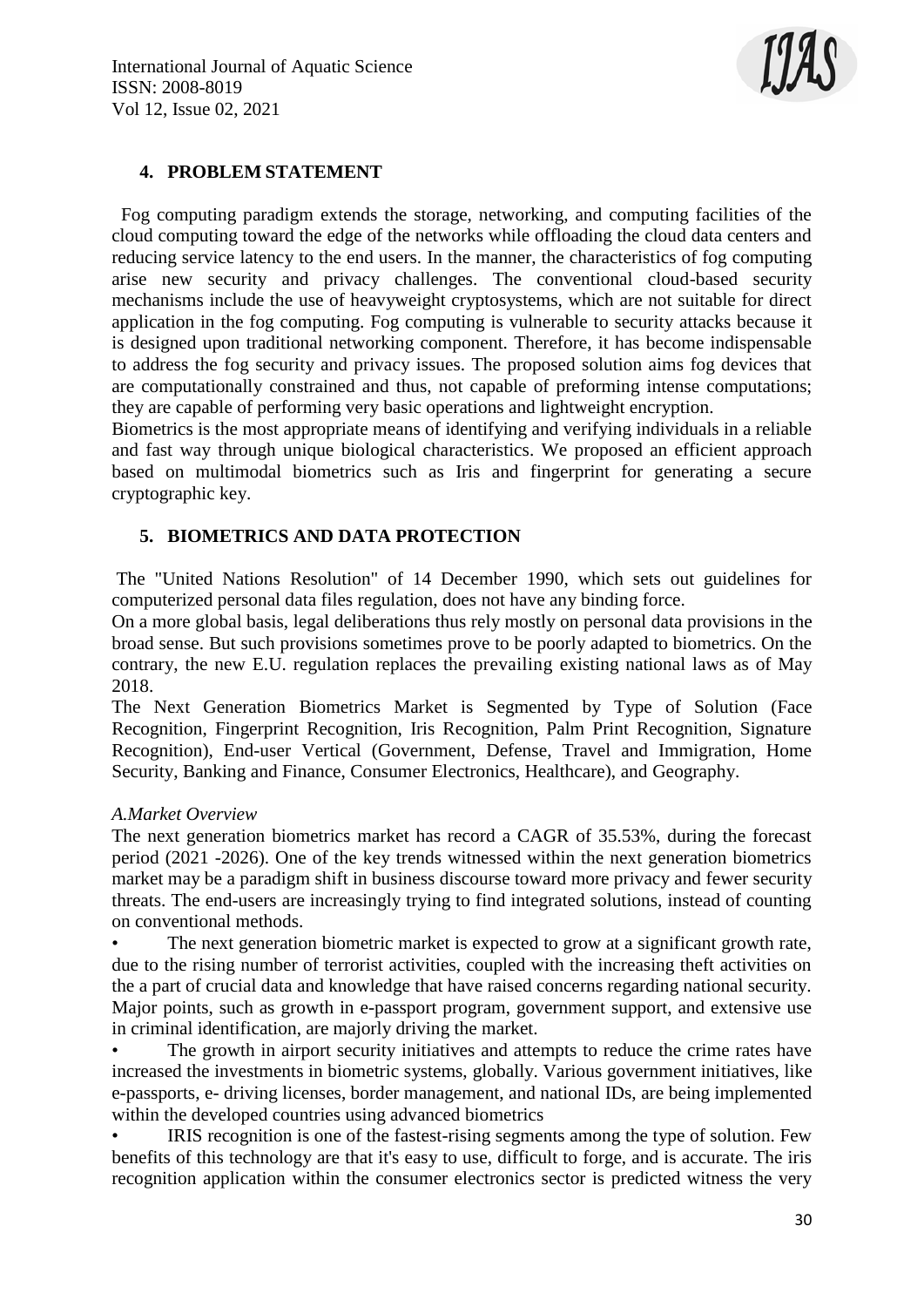International Journal of Aquatic Science ISSN: 2008-8019 Vol 12, Issue 02, 2021



best rate of growth during the forecast period, mainly due to the commercialization of varied iris scan-based electronic devices, like smartphones, tablets, smart watches, notebooks, et al. .

• Nevertheless, factors, such as high deployment costs and fear of privacy intrusion, are expected to hamper the growth of the market.

#### *B.Scope Of The Report*

Later generation biometrics are the technologies used to authenticate the identity of individuals through biological characteristics, such as facial expression, voice, palm, fingerprints, signature, iris, vein, and DNA. The biometric techniques are easy to use and therefore the data obtained is in digital format, which is tough to forge or duplicate and rebuild. Moreover, next generation biometrics are available in various sort of solutions which will cater to several end-user verticals consistent with their need.

By Type of Solution

- **•** FACE RECOGNITION
- **•** FINGERPRINT RECOGNITION
- IRIS RECOGNITION
- PALM PRINT RECOGNITION
- **•** SIGNATURE RECOGNITION

#### *C.Key Markek Trends*

#### *Banking And Financial Industry To Be The Fastest-Growing Sector*

 Major Banks are turn out biometric authentication. JP Morgan Chase, Bank of America and Wells Fargo allow their customers to log in to mobile banking via fingerprint authentication.

 Voice authentication is also installed in bank call centers to identify customers. Next generation biometric authentication can improve customer satisfaction by eliminating the need for passwords and as a result, rise the demand for acquiring of biometrics in the banking sector.

 Wells Fargo is working on a payment solution that will make use of the voice of its customers to authenticate transactions and access services. While other banks and financial institutions still have limited approach toward voice biometrics and use it only to let customers access information, like account balance, etc., Wells Fargo took the step to use voice biometrics to authenticate payments.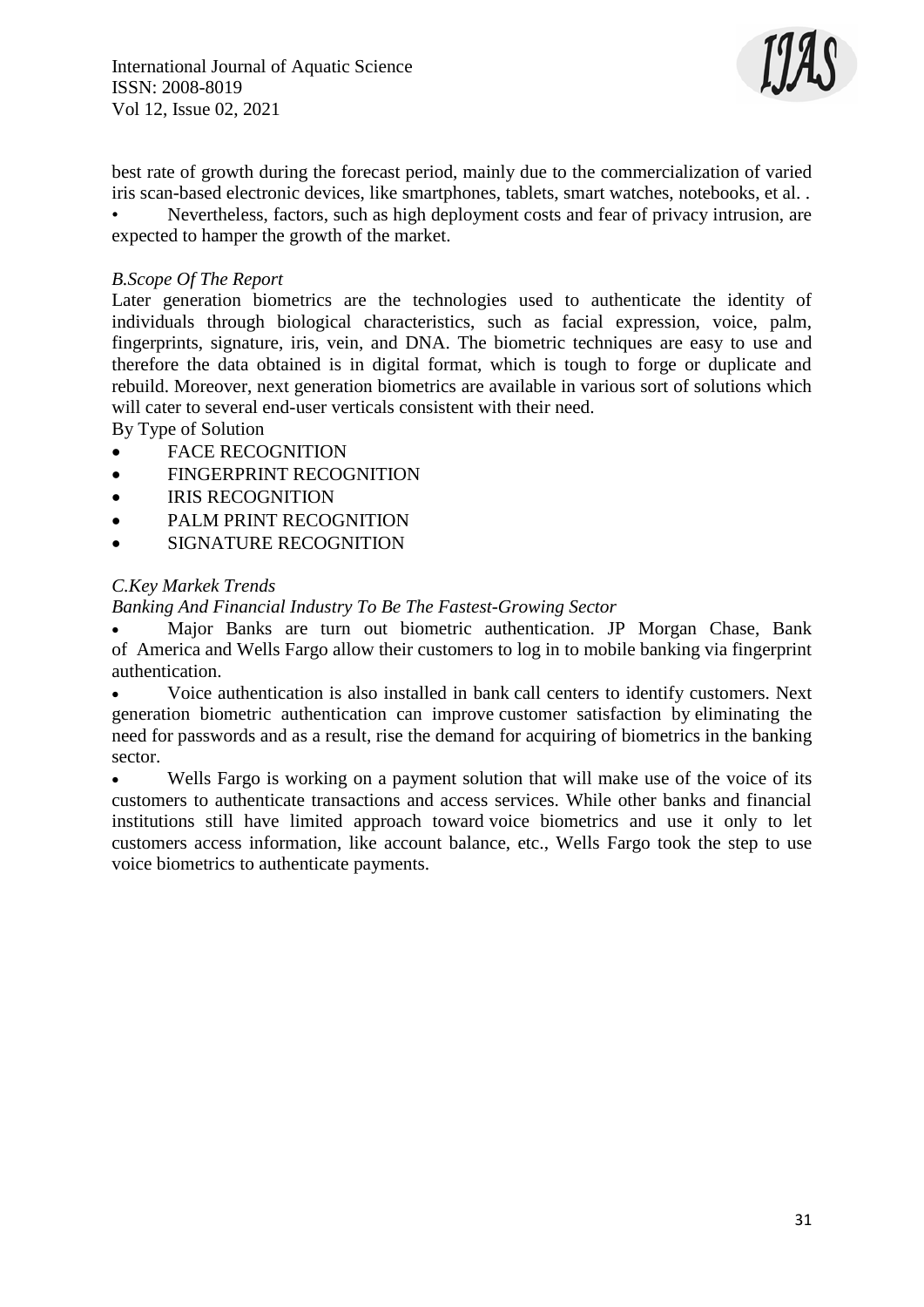



Fig.1 Find Biometrics (Sample Report).

# *D.Safety And Privacy Levels Of Data*

The privacy and security of health data can be ensured by proper authentication using biometric signatures. The authors proposed distinct levels of security for various types of data as shown in Figs. 2, 3. Text passwords and user names represent the lowest level of security. Images and video recordings require the highest level of security features.

| Low Level                 | • Text Passwords        |
|---------------------------|-------------------------|
| Significant<br>Level      | • Finger Print          |
| <b>High Level</b>         | $•$ Face<br>Recognition |
| <b>Very High</b><br>Level | • Multi Model           |

Fig. 2 Security levels and data types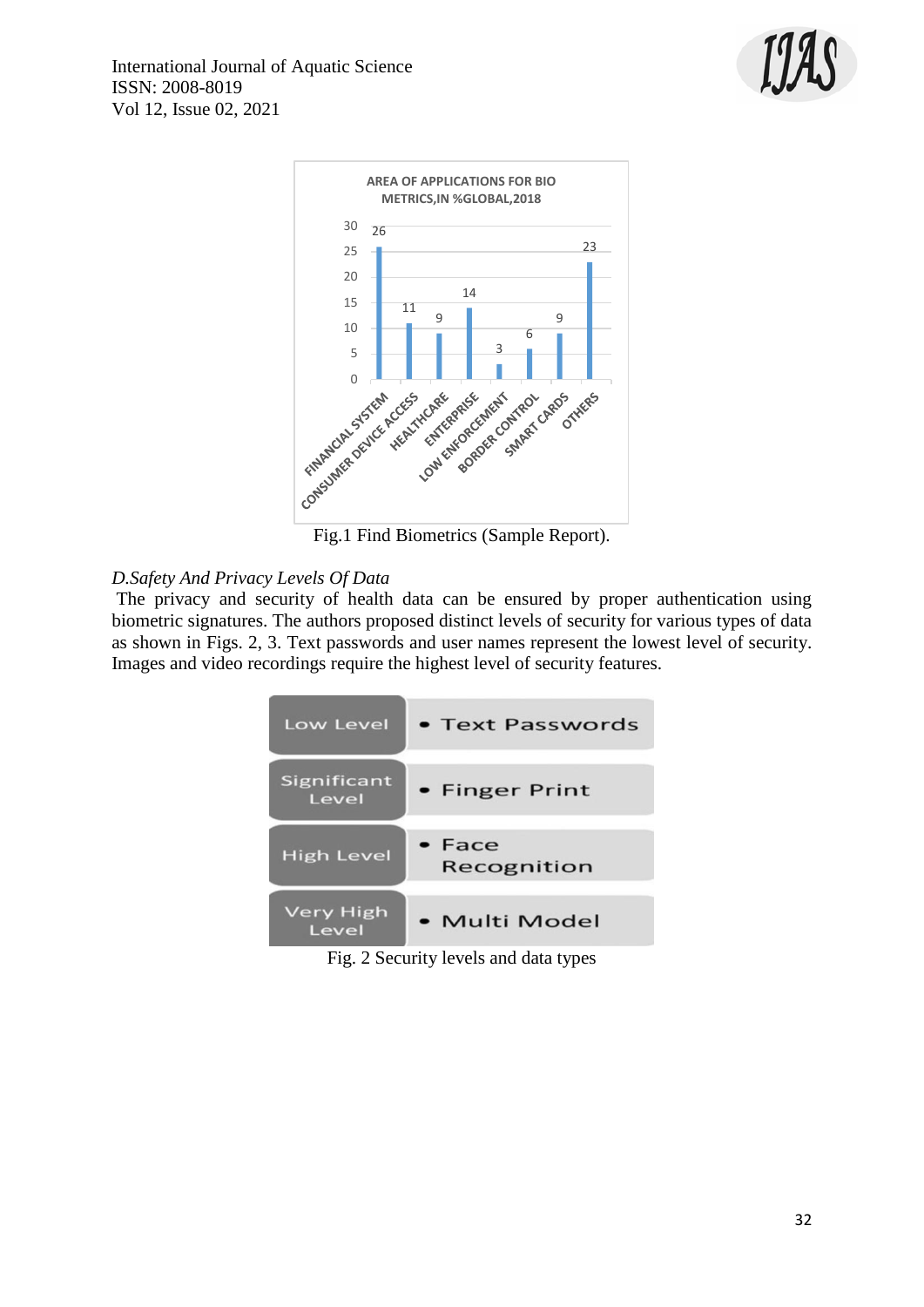



Fig.3 Fog Computing Application for Biometric-Based Secure Access. ..

# **6. FOG COMPUTING FOR ENHANCING BIOMETRIC SECURITY**

The edge computing helps us to solve the difficulties connected with safety and confidentiality of biometric signatures by improving security and privacy of critical patient information. The intrinsic properties of fog computing permit additional advantages of computing features which are essential for ensuring the privacy and security-sensitive data access by computing important data at the fog nodes and transmitting the secure and encoded data to cloud after processing.

# *A. High Security Of Transition Based Biometric Cryptosystems For Fingerprint Protection*

In the worker knowledge base, scale drawing are taken care of with a fingerprint eminent system. Different systems to ensure biometrics layouts, such as biometric encryption, salting, and non-invertible adjustment, are proposed to overhaul authentication to prevent assurance issues in the event that the knowledge base is bartered. Nonetheless, along with protection, range, and revocability, a solitary approach cannot meet all application requirements. Among various physiological biometric traits, the fingerprint

is extensively used as it is convenient to capture, easy to process, and is found to be persistent. Fingerprint-based authentication systems [20,21] mainly rely on the information of minutiae points and singular points. In a fingerprint image, points of ridge bifurcation and ridge ending are the widely used minutiae points.

Further, the core point and the delta point in a fingerprint are used as singular points where the core point is defined as a point where the curvature of the ridges is the most, and the delta point is defined as the point where ridges form a delta shape.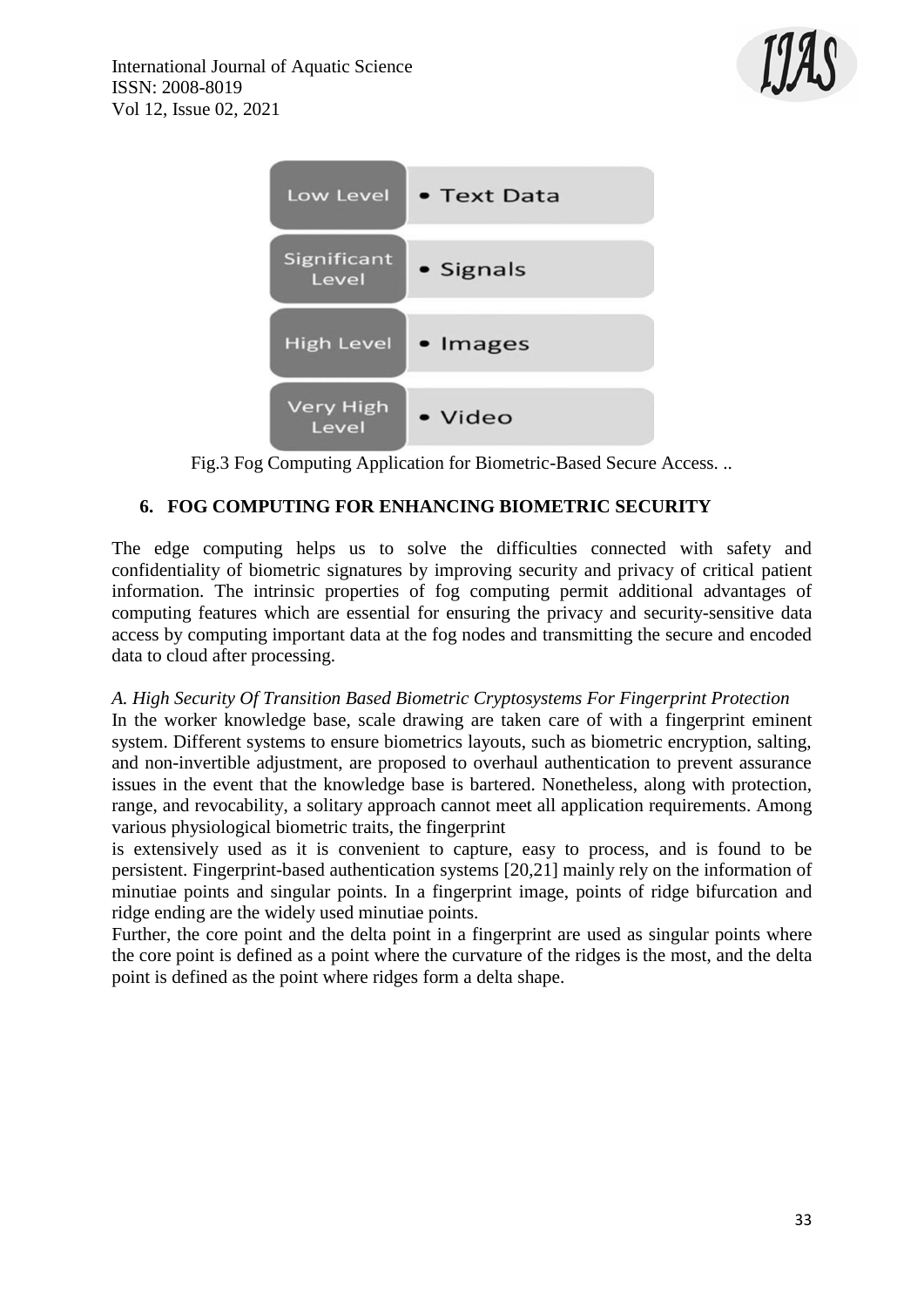



Fig.4 Fingerprint images representing (a) types of feature points in a fingerprint, (b) extracted feature points (minutiae points along with rientation information represented using square) and singular point (represented using triangle)

An example of a fingerprint image with minutiae points and singular points marked on it is shown in Figure 1. In a fingerprint-based authentication system, usually, information of minutiae points (i.e. location of minutiae point and orientation of ridge at minutiae point) is stored in the database to recognize the original fingerprint image by using the information of minutiae points [1, 6]. Moreover, in [7], a method describes that even an original fingerprint can be formed by using the minutiae template of ISO standard. As we know, the fingerprint is a permanent biometric feature associated with a person, and it is not possible to change it if it is compromised in the event of an attack. To protect the information of fingerprint template, many template protection techniques have been proposed, which are mainly classified under two categories: *biometric cryptosystem* [8] and *cancellable biometrics* [3]. The technique proposed here falls under the latter category, which suggests that a biometric template obtained by transforming the original template should be stored in the database instead of the original template to protect it. This transformation should exhibit some essential characteristics, which are given below.

• **Renewability:** Renewability requires that it must be possible to generate an entirely new template using the same biometric data if the stored template is compromised.

 **Unlinkability:** It states that the templates which are generated by utilizing the different parameters of the transformation function should be unlinkable with each other. Due to the unlinkability of a user template, a stored template can easily be replaced by another one in the event of an attack on the database.

**Security:** If a template which is constructed after performing a transformation on an original template is compromised, then intruder should not be able to reconstruct the original biometric image by utilizing it. This ensures that the transformation technique is strong enough to protect the privacy of users and prevent unauthorized access in the biometric system.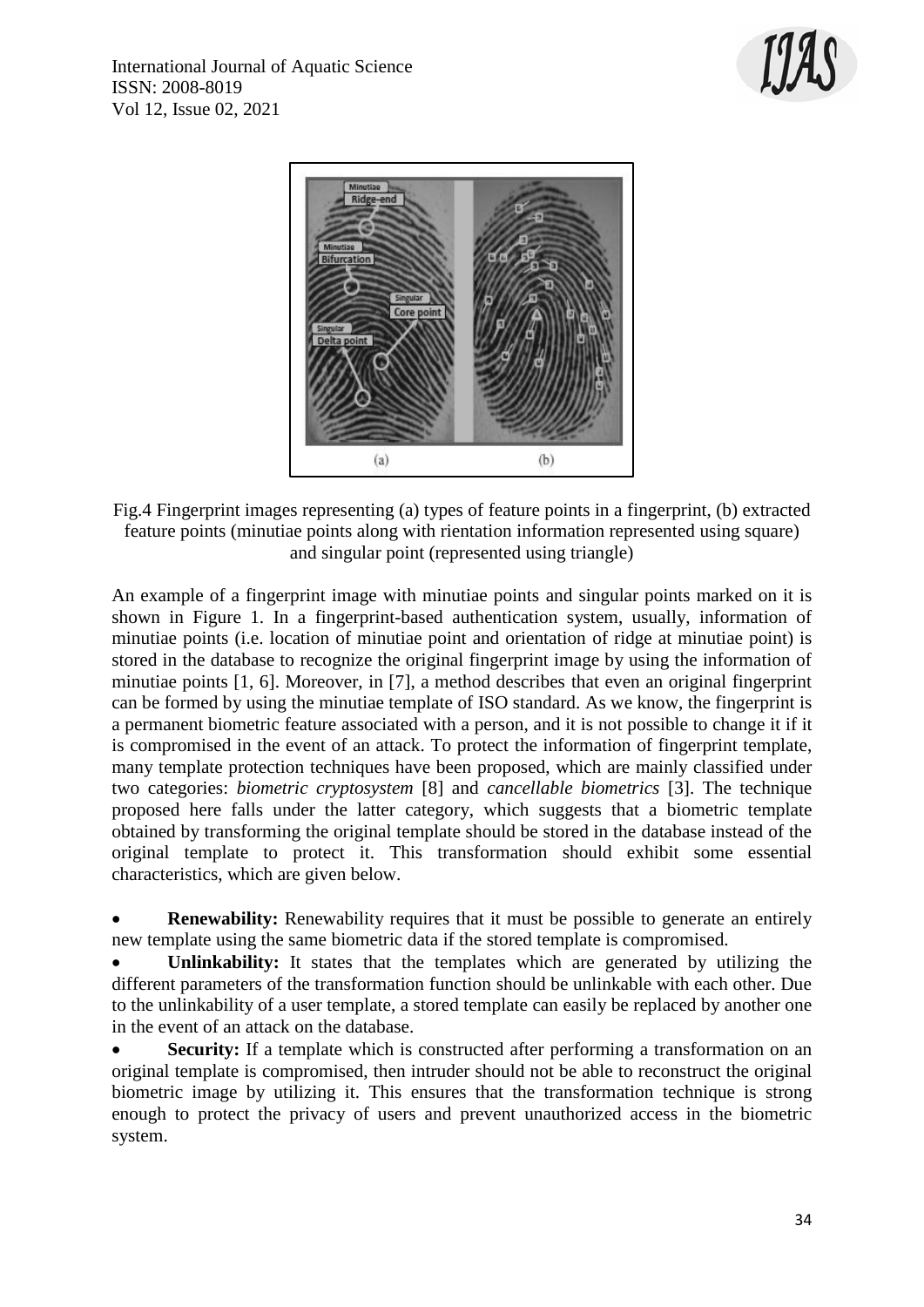

 **Recognition rate:** Recognition rate or matching performance of a biometric system should not be degraded due to the transformation used to protect the original biometric template.

A new technique to protect fingerprint templates is presented. The proposed technique satisfies all the characteristics listed above and is shown to be robust to attacks. The significant contributions of this research work are mentioned below.

1. The proposed technique generates a non-invertible 3D user template which ensures the security of fingerprint data of a user stored in the database.

2. As alignment is a crucial step in a fingerprint-based system, an alignment technique utilizing the principal component analysis (PCA) is proposed, which does not store any auxiliary information into the database for alignment during verification.

3. A large number of distinct user templates can be constructed from the same biometric data using different values of keysets. This makes the templates fully unlinkable and renewable.

4. The transformed user templates are highly secure as it is infeasible to restore the original fingerprint data from the transformed template even if an adversary gets the information of keyset.

5. The proposed technique has shown good performance even in the case of challenging databases such as FVC2002 DB3, FVC2004 DB1, and FVC2004 DB2. a person. If any attack happens on the database and stored information is compromised, then it is possible to reconstruct.



Fig.5 Iris Recognition based biometric security.

# *B. Literature on Iris Recognition based Biometric Security*

The colored circular section in the human eye is called iris and this can be seen with the normal eye. Iris is comprised of muscles that modify the pupil's size and also controls the quantity of light coming into the eye. Quantity of melatonin pigment contributes to various colors in the formation of iris of humans. The iris muscle foldings covering the ring generate a structure giving a greater level of detail. The creation process of muscle structure is stochastic and it will not follow any specific rules to govern the formation of structure in a human's eye. This muscle structure once created remains permanent throughout the life of the person. Each person's iris is unique and has a distinct pattern for each eye. These properties are considered for individual recognition. A high-quality digital camera can scan the details of iris muscle structures. The iris recognition system uses near-infrared (NIR: 700–900 nm) radiation to capture iris structure. The iris recognition software is installed in a dedicated system to get efficiency and security purposes. A camera captures the image of this structure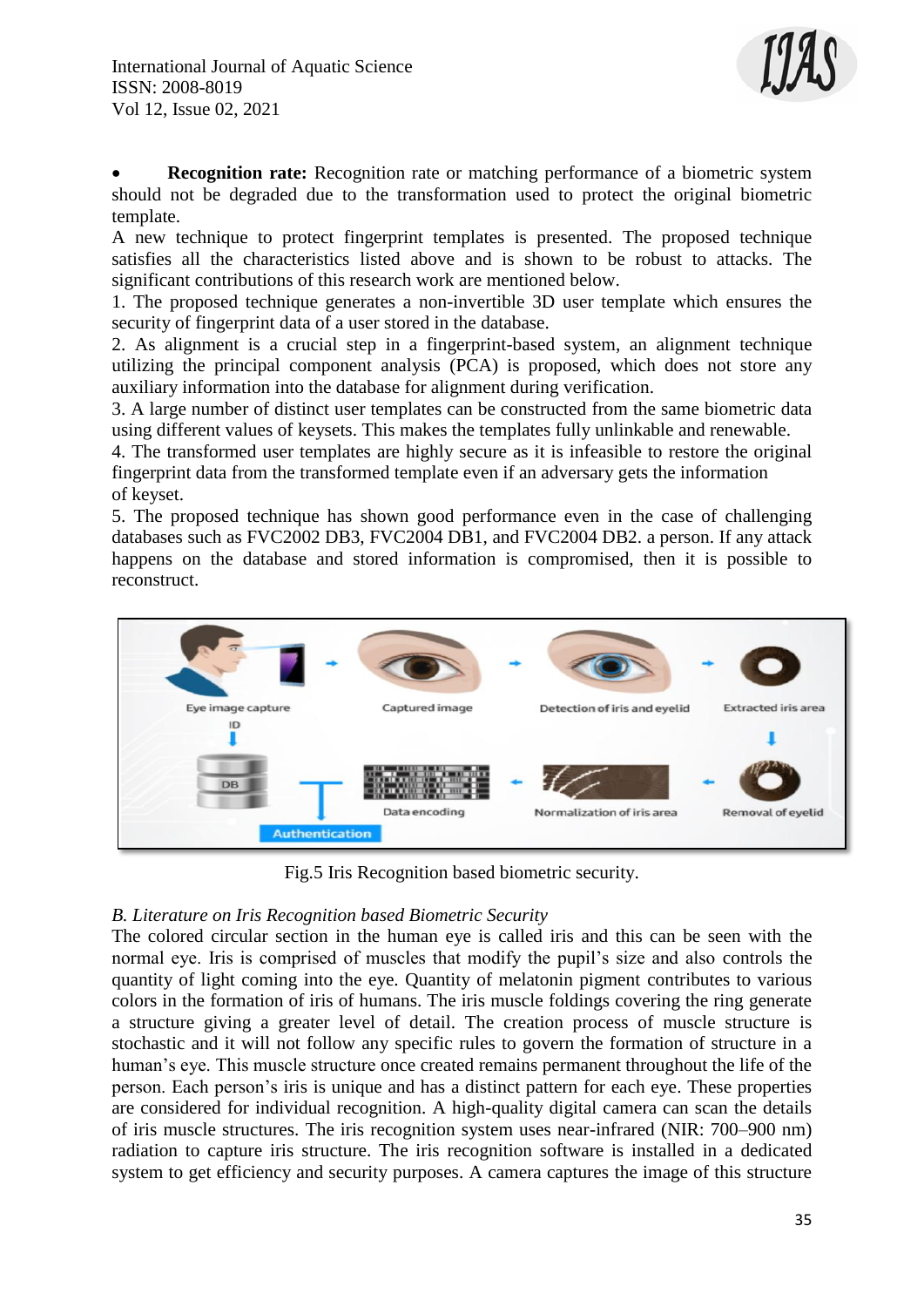

of iris muscles and its quality is upgraded by the image enhancement procedures. Every iris formation is unique even the

two iris of a person are not identical and there are variations in iris of twins also [22, 23]. This improved image is processed by the recognition system to identify the distinct features to create a biometric template. Matching the sample current iris data with this stored iris template confirms the identity of the person under consideration.

Iris recognition offers minimum cost of implementation with high security and user friendliness. Iris recognition has been implemented by border control agencies of 15 Fog Computing Application for Biometric-Based Secure Access. . . 361 the United Arab

Emirates at border security checkpoints. All the foreign travelers with visitor visas have to undergo an iris recognition system for entry into UAE. CANPASS Air program based on iris recognition is operational in several Canadian airports. Aadhaar, a citizen identification system from the government of India's program is the unique method, where the biometric signatures are extensively used for citizen identification and linked to all public services. Iris identification of a person using iris is very successful in many applications.

# **7. PROPOSED SYSTEM**

In our proposed cryptographic solution is based on Biometric key-dependent approach, which allows for a good compromise between the security level and computational complexity. In this paper, we proposed various techniques related with Cryptographic key generation based on Biometric parameter such as iris, fingerprint .We proposed an efficient approach based on multimodal biometrics such as Iris and fingerprint for generating a secure cryptographic key. A new key is generate to encrypt the Fog data with help of AES algorithm integrated with biometric data to ensure the data security. Biometrics is rapidly becoming a key piece of the security infrastructure and multifactor authentication – providing quick and easy verification, audit logs, and analysis.

The security is an important aspect several applications where security plays vital role. Cryptographic techniques are widely used in many fields to secure confidential data during its storage and transmission. Authentication can be achieved using shared key which will be compared to a stored template to provide authentication of the individual. In security applications, there are several techniques based on biometrics such as iris recognition, face recognition, fingerprints, hand, voice etc. Among the all the biometric features, iris and fingerprint are the unique biometric identifier and also has high identification accuracy. These systems are authorizing essential as the industry continues to scale and become more complex – and we should expect even bigger things in the years ahead. While biometrics provide non-repudiation and convenience, traditional cryptography provides adjustable levels of security and can be used not just for authentication, but also for encryption. In the proposed solution, the collected data at one fog node is encrypted, and dispersed in a random manner to its n neighbor fog nodes. We also adopt consistent hashing scheme the encrypted data is distributed to another fog node. It can be considered as a insubstantial solution and it can be adapted according to the fog limitations in terms of power, storage, and computations.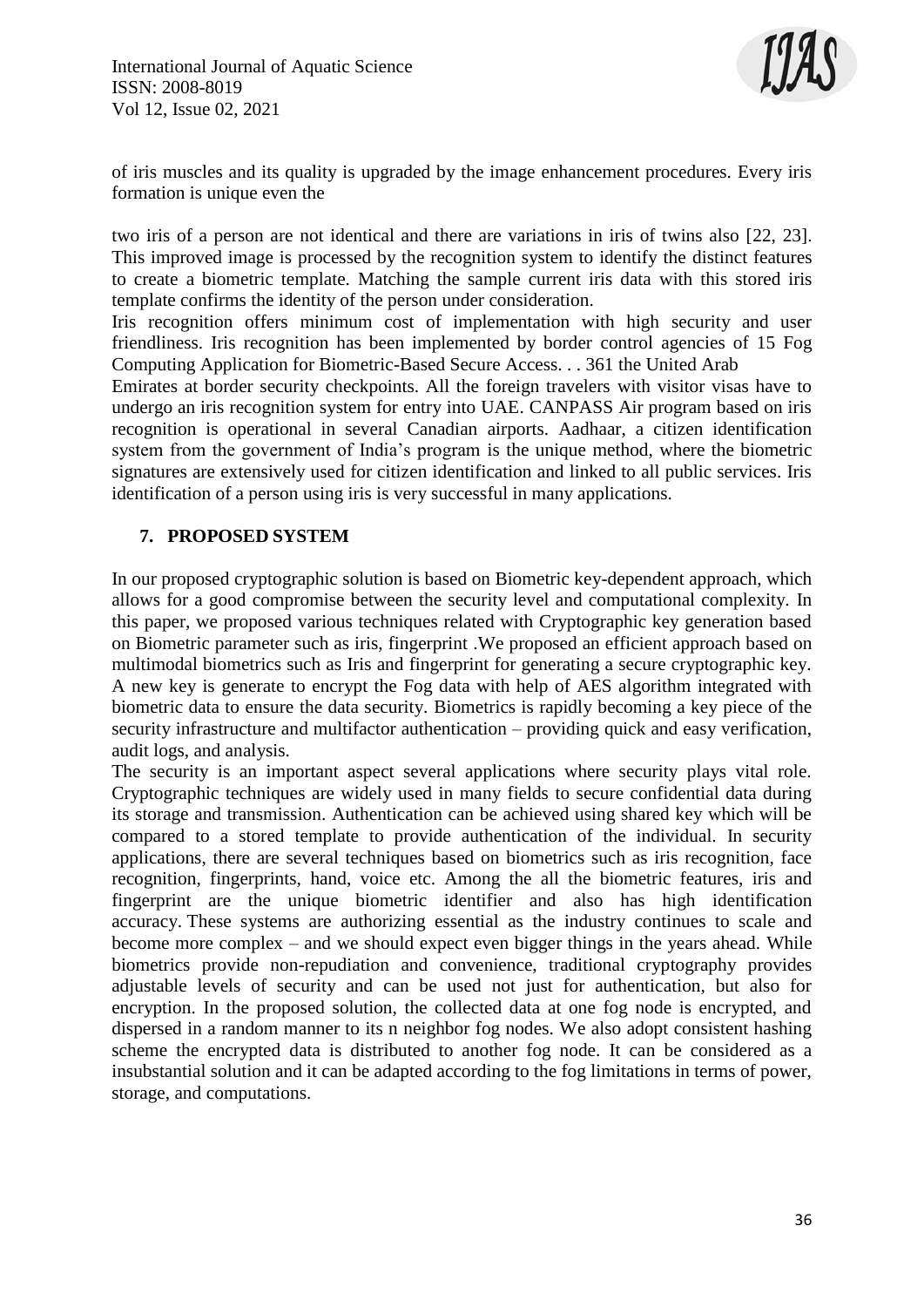

### **8. CONCLUSION AND FUTURE SCOPE**

 Fog computing is an evident area for IOT applications. However, making full use of the geographically distributed network edge devices, the fog paradigm drive more and more applications and services from cloud to the network edge. It significantly reduces the data transfer time and the amount of network transmission, and effectively meet the demands of real-time or latency sensitive applications and ease network bandwidth bottlenecks. Fog is attractive target for cyber-attackers since the fog contains huge volumes of sensitive data from both Cloud and IOT devices. In this way, futher research is required to improve fog security. In this paper, we focus on the fog computing technology. The architecture, challenges of fog computing and its security issues. Based on the survey, one of the key challenge is data security. We proposed an efficient approach based on multimodal biometrics such as Iris and fingerprint for generating a secure cryptographic key. In this research concluded with new multimodal biometric secret key using AES algorithm to create a secure network where all the IOT data can be privately stored and shared in the current.

#### **9. REFERENCES:**

- [1] Bonomi, F., Milito, R., Zhu, J., & Addepalli, S. (2012, August). Fog computing and its role in the internet of things. In Proceedings of the first edition of the MCC workshop on mobile cloud
- [2] computing (pp. 13–16). New York: ACM.
- [3] Jia, W., Zhu, H., Cao, Z., Dong, X., & Xiao, C. (2013). Human-factoraware privacypreserving aggregation in smart grid. IEEE Systems
- [4] Journal, 8(2), 598-607.
- [5] Wang X, Wang L, Li Y, Gai K(2018) Privacy-Aware Efficient Fine-Grained Data Access Control in Internet of Medical Things Based Fog Computing. IEEE Access 6(1):47657–47665.
- [6] Bouzefrane, S., Mostefa, A.F.B., Houacine, F., Cagnon, H.: Cloudlets authentication in nfc-based mobile computing. In: MobileCloud. IEEE(2014).
- [7] Hu, P., Dhelim, S., Ning, H., & Qiu, T. (2017). Survey on fog computing: architecture, key technologies, applications and open issues. Journal of network and computer applications, 98, 27-42.
- [8] O. Salman, I. Elhajj, A. Chehab, and A. Kayssi,"Iot survey: An sdn and fog computing perspective,"
- [9] Computer Networks, vol. 143, pp. 221 246, 2018 .
- [10] article/pii/S1389128618305395
- [11] C. B. Tan, M. H. A. Hijazi, Y. Lim, and A. Gani, "A survey on proof of retrievability for cloud data
- [12] integrity and availability: Cloud storage state-of-the-art,issues, solutions and future trends," Journal of Network and Computer Applications, vol. 110, pp. 75 – 86, 2018.
- [13] [Online]. Available: http://www.sciencedirect.com/science/
- [14] article/pii/S1084804518301048
- [15] Y. Guan, J. Shao, G. Wei, and M. Xie, "Data security and privacy in fog computing," IEEE Network, vol. 32, no. 5, pp.106–111, September 2018.
- [16] ETSI: Mobile-edge computing. http://goo.gl/7NwTLE (2014).
- [17] Vishwanath, A., Peruri, R., & Jing (Selena) He. (2016). Security in fog computing through encryption. DigitalCommons@ Kennesaw State University.